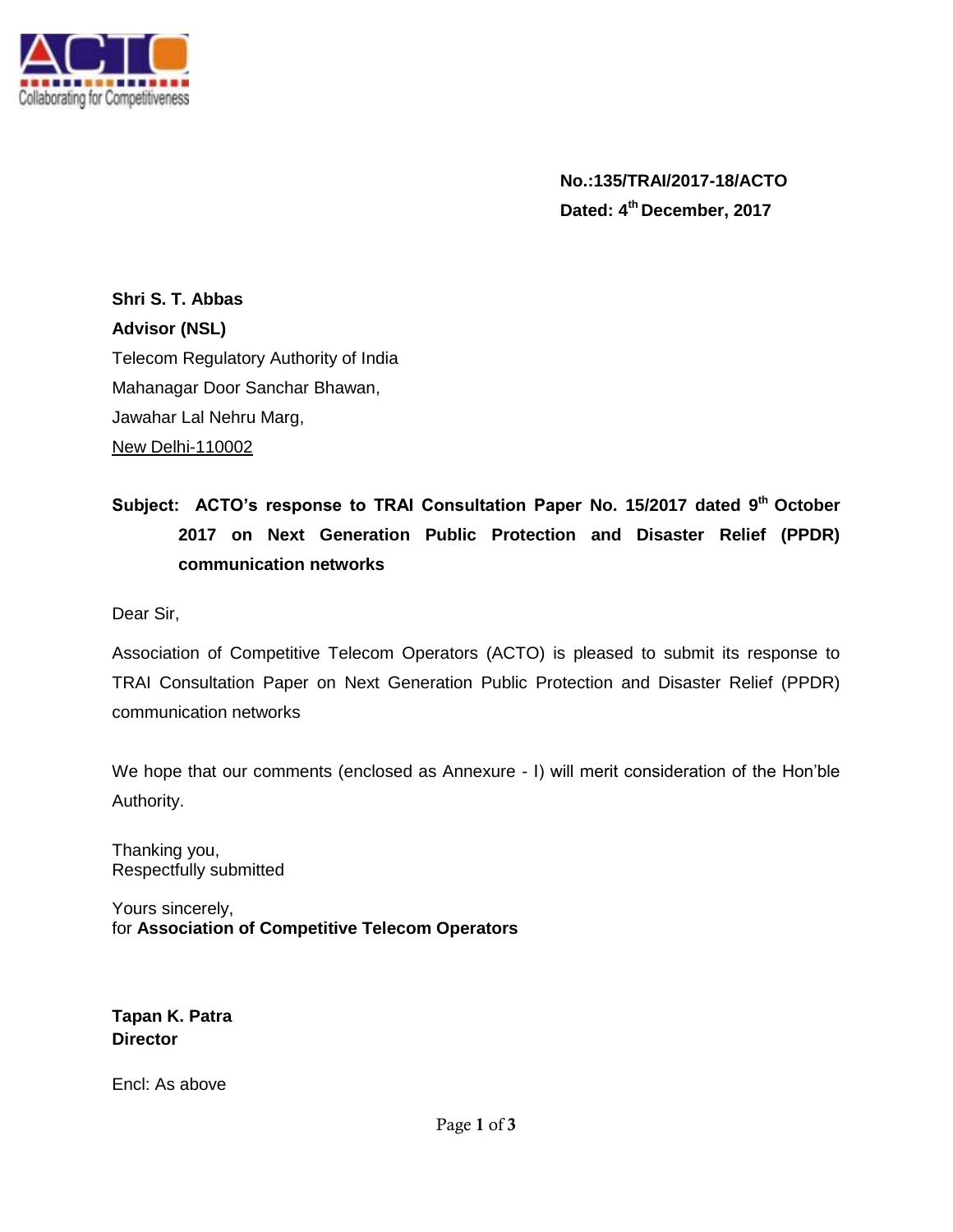

### **ANNEXURE-I**

## **ACTO's response to TRAI CP on Next Generation Public Protection and Disaster Relief (PPDR) communication networks (Consultation Paper No. 15/2017, October 9, 2017)**

ACTO respectfully submits these comments on the TRAI Consultation Paper on Next Generation Public Protection and Disaster Relief (PPDR) communication networks, issued on October 9, 2017.

### **ACTO's response to the specific questions raised in the consultation paper:**

**Q.9 Please give your comments on any related matter not covered in this consultation paper.**

### **ACTO's response:**

Flexibility is required under all the telecom licenses to manage network in the event of disaster due to any technical failure resulting in collapse of the network. A calamity cannot necessarily be natural to be termed and recognized as a disaster. For a TSP, any damage to its network impacting ability to efficiently manage and serve its customers is itself a disaster given the amount of investment made. It is imperative that the telecom operators should be permitted to operate from remote sites for a limited period till the time the network is up and running. This should be equally applicable to sites located outside India for remote access perspective. As per existing policy, all the sites requiring remote access permission from locations outside India needs to be prior approved. It has been noted that the turnaround time for approval is very high and time consuming. Therefore if the application for a site has been made to DoT and which is awaiting feedback or approval and has not been rejected, should be allowed to be turned up for a limited period till the damage due to disaster is repaired. The period can be defined and stated. However, the TSPs should not be stopped from not using remote / other sites in the event of a disaster (just because it is awaiting for feedback or approval).

Nothing can be more prized to a TSP than its network. So any damage to the network for any reason is itself a disaster for the TSP. Just like microwave sites are put in times of flood to